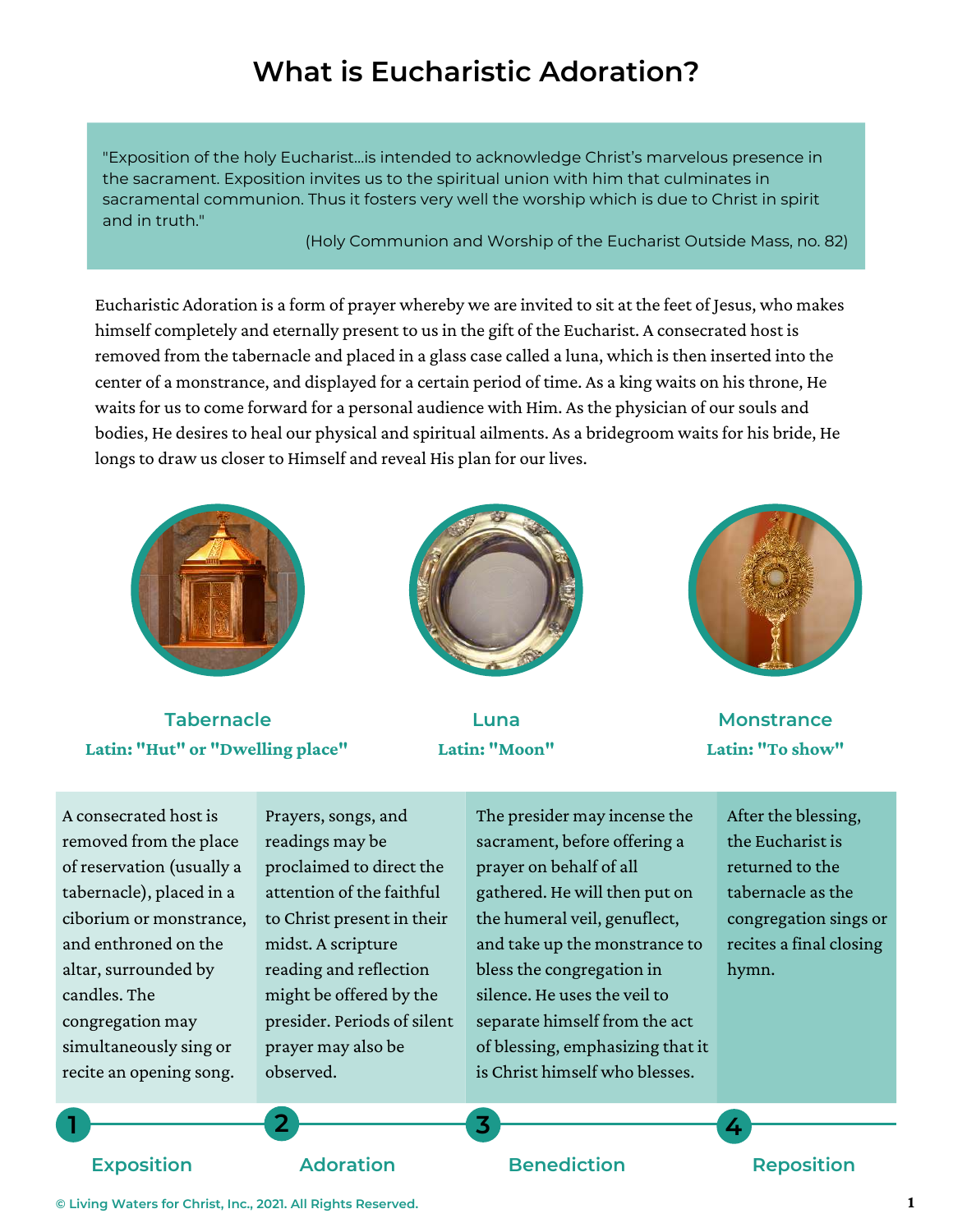## **Other Vessels and Vestments**



## **Altar Latin:** *Altus* **- "High"**

The place of sacrifice. In biblical times, various offerings were prescribed in atonement for sin, or in thanksgiving for God's blessings. We bow towards an altar out of respect for Jesus, the Lamb of God, whose sacrifice is memorialized there at every Mass.

#### **Candles**

#### **Latin: candere - "to be white or glisten"**

monstrance during Adoration. They remind us of the presence of Christ, the Light of the World. Throughout the liturgical year, a varying number of candles may be used depending on the feast and who is presiding at the liturgy. Candles draw our attention to the altar, and more specifically focus our eyes on the



A metal censer containing incense, which symbolizes our prayers rising to heaven.

**Latin:** *humerus* **- "upper arm" or "shoulder"**

**Humeral Veil**

A rectangular cloth with pockets at each end. The presider will place this over his shoulders and arms before picking up the monstrance.

## **Other Vessels and Vestments**

### *O Salutaris Hostia* **(O Saving Victim)**

**Thurible**

**Latin: "Incense"**

The final two verses of the hymn *Verbum supernum prodiens*, one of five Eucharistic Hymns written by St. Thomas Aquinas, when Pope Urban IV first instituted the Feast of Corpus Christi in 1264.

#### *Tantum Ergo Sacramentum* **(Down in Adoration Falling)**

The final two verses of the hymn *Pange lingua gloriosa*, also attributed to St. Thomas Aquinas for the feast of Corpus Christi.

#### *The Divine Praises* **(Blessed be God)**

Written in Italian by Luigi Felici, S. J., in 1797, and expanded by Pope Pius VII in 1801. They were originally intended to be spoken as a prayer of reparation after hearing profanity or blasphemy, and were eventually incorporated into the prayers of benediction.

### *Holy God We Praise Thy Name*

Originally written in German by Fr. Ignaz Franz in 1771, as a paraphrase of the 4th century hymn *Te Deum*. Following the 19th century German emigration to the United States, it was Translated into English in 1858 and has since grown in popularity.